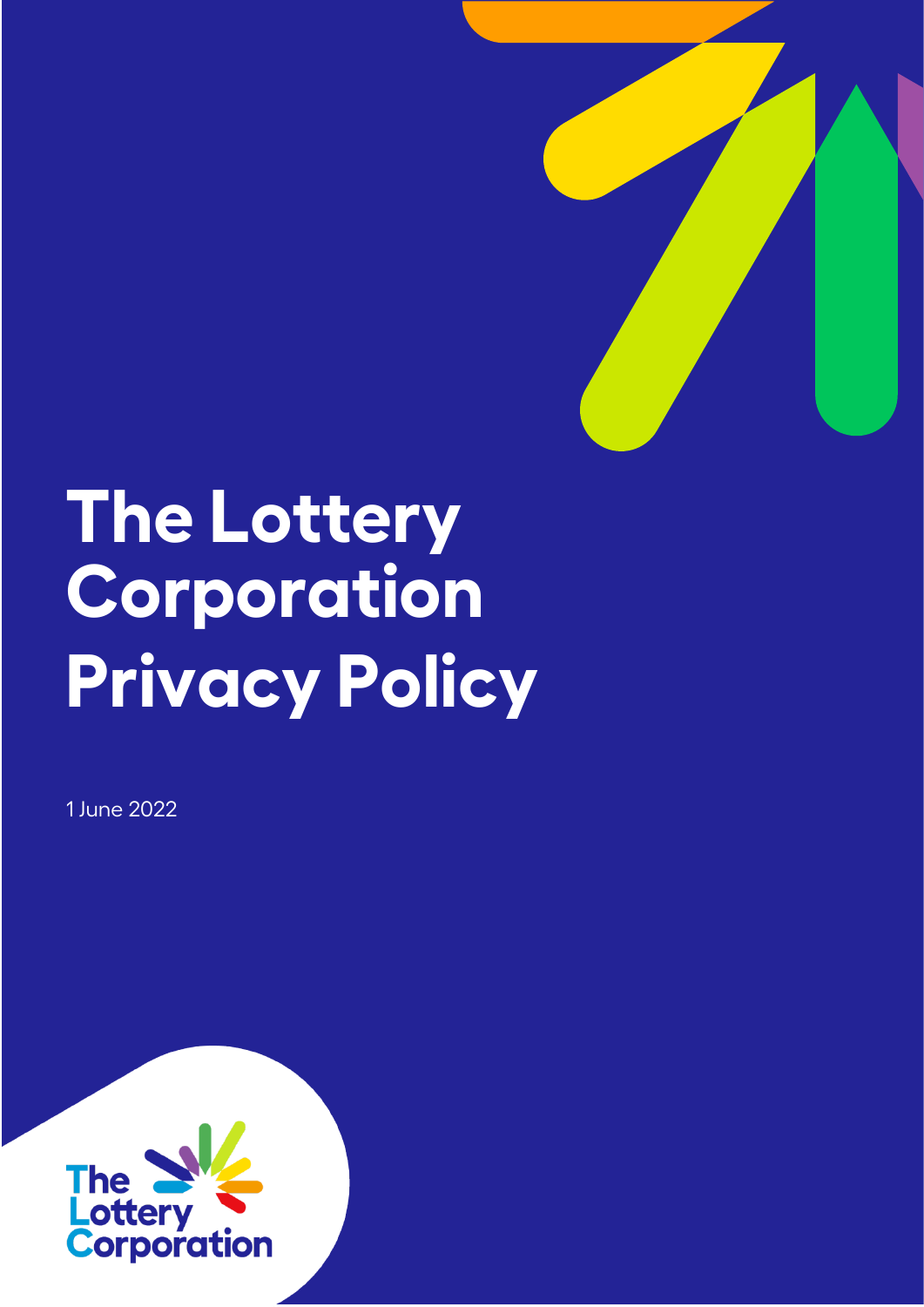### **Contents**

| 1.  | Privacy at The Lottery Corporation                           | 3              |
|-----|--------------------------------------------------------------|----------------|
| 2.  | What Types of Information do we Collect and Hold?            | 4              |
| 3.  | How do we Collect your Personal Information?                 | 5              |
| 4.  | How do we use your Personal Information?                     | 6              |
| 5.  | Do we Combine your Personal Information?                     | $\overline{7}$ |
| 6.  | Who do we Share your Personal Information with?              | 8              |
| 7.  | Disclosure of your Personal Information Overseas             | 9              |
| 8.  | How do we use your Credit Information?                       | 10             |
| 9.  | <b>Marketing and Research</b>                                | 11             |
| 10. | <b>Responsible Gambling</b>                                  | 12             |
| 11. | How do we Keep your Personal Information Secure?             | 13             |
| 12. | How can I Access, Update or Correct my Personal Information? |                |
| 13. | Thinking of Working for us or Working in our Retail Network? | 15             |
| 14. | How can you Make a Privacy Complaint?                        | 17             |
| 15. | <b>How to Contact Us</b>                                     | 18             |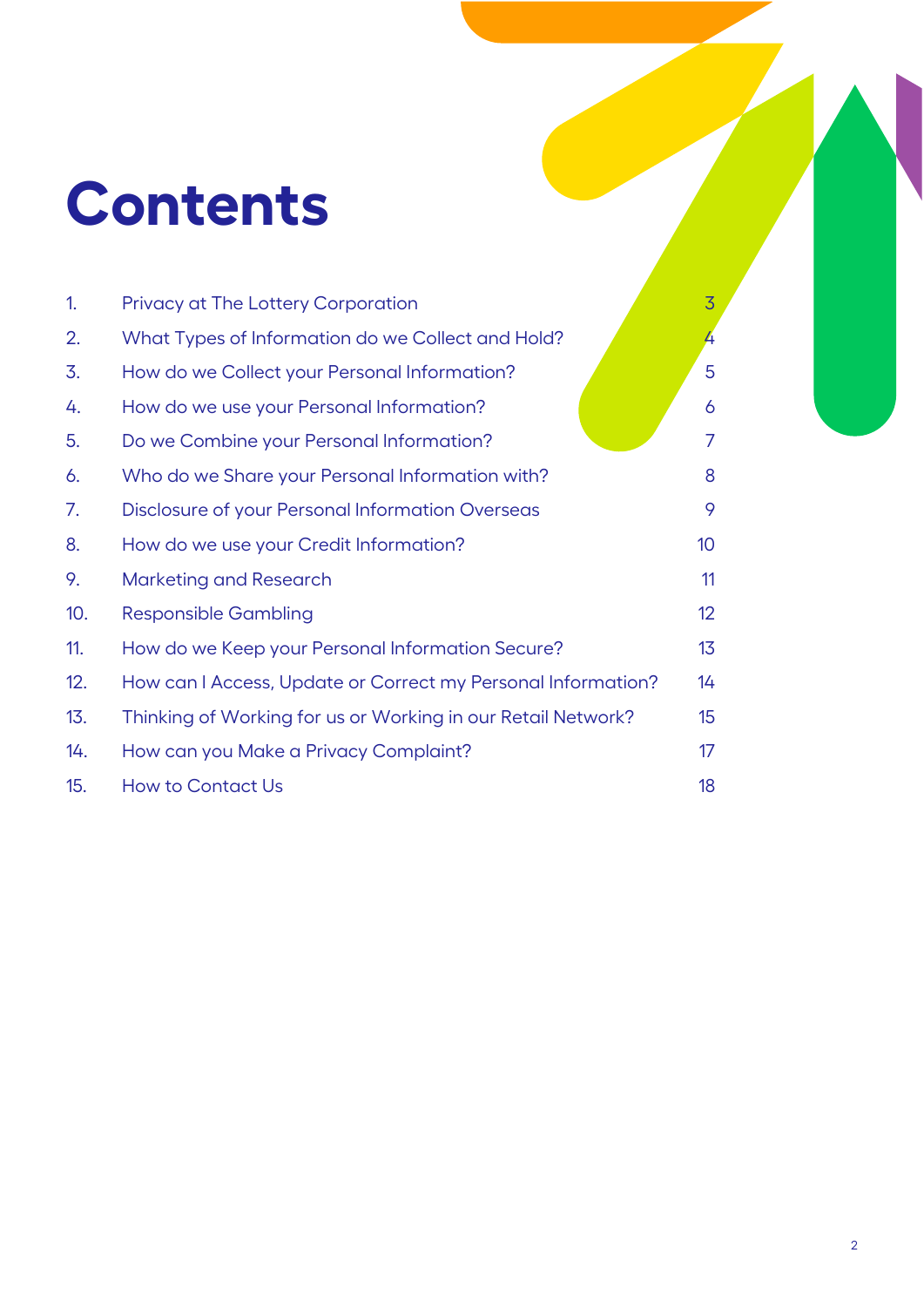

### <span id="page-2-0"></span>**1. Privacy at The Lottery Corporation**

At The Lottery Corporation, we're committed to privacy, transparency and information security. We know that your privacy is important to you, and we value, trust and respect your personal information. This policy is in place to explain how we collect, hold, use and disclose it.

We handle personal information in accordance with the Privacy Act 1998 (Cth) (**Privacy Act**), the Australian Privacy Principles (**APPs**), and this Privacy Policy.

We've got a range of security measures in place to help manage and safeguard your information. Every team member of The Lottery Corporation is trained to understand what our privacy obligations are and how to ensure they're implemented. We take your privacy very seriously. All suspected instances of noncompliance amongst our team members will be investigated and may result in appropriate disciplinary or remedial action.

We also make it clear to our suppliers that we expect them to comply with the Privacy Act and the APPs when handling your personal information. Noncompliance will be regarded as a serious matter and may result in termination of the relevant contractual arrangement.

We regularly review this policy and our practices to ensure we're upholding our commitment to your privacy.

#### **Why does this matter?**

Each Australian entity in The Lottery Corporation is bound by the Privacy Act and the APPs. It's on us to keep you up to date on these matters.

Reading through the policy is the best way to understand what we do with your personal information.

### **About our Privacy Policy**

#### **Which companies are covered by this policy?**

This Privacy Policy applies to the Lottery Corporation Limited (ACN 081 925 706) and its related bodies corporate, including the customer facing brands Keno and The Lott, (**The Lottery Corporation**). The Lottery Corporation is no longer part of the Tabcorp group of companies.

#### **Important Definitions**

In this Privacy Policy:

- we also refer to The Lottery Corporation **as we, us,** or **our**;
- we refer to our employees and contractors as **team members**;
- we refer to our lotteries retail franchisees and agents, as well as Keno agents and licensed venues, as our **retail network**;
- an **account** is an account or membership program that we offer to you through any website, mobile device application (App), or in our retail network that allows you to use our products and/or services;
- **personal information** means information or an opinion about you which identifies you, or any information that can be used to identify who you are; and
- this Privacy Policy is also referred to as this **policy**.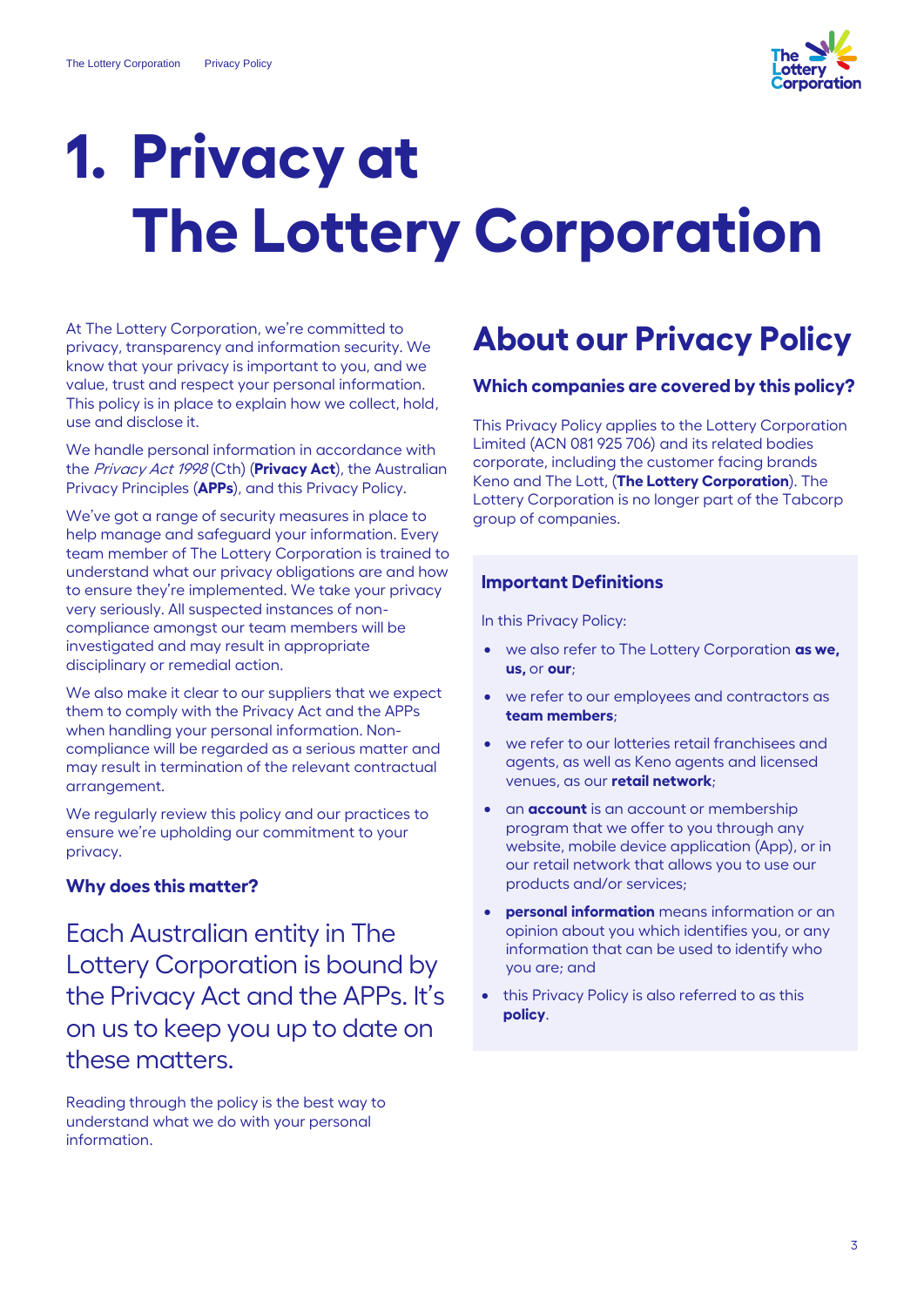

## <span id="page-3-0"></span>**2. What Types of Information do we Collect and Hold?**

#### **Personal Information**

We need to collect some of your personal information to offer you our products and services and generally manage our business. Sometimes, the law, conditions of our licences, and gambling rules require us to collect it. The kind of personal information we collect depends on how and why you are engaging with us, but it can include:



四話

**contact information** – name, address, email address, and telephone number

**identification verification information** – date of birth, driver licence, passport, birth certificate, visa information and/or utility bills



**banking or payment details** - credit card, bank account, PayPal account details or other payment details



**your purchasing behaviour and transaction history with us**



**your online interactions** with our websites, Apps, social media channels, communications, and advertising and third-party websites and apps that display our advertising



**video and voice data** – voice recordings and data when you interact with us by telephone or through voice assistant technology and video surveillance at certain The Lottery Corporation premises and in our retail network



**location, device and system data** – information about your device like your IP address, device ID and operating system version, and your physical location via your mobile device information where you have opened an account with us, or accessed or used your existing account, using your mobile device – the specific location data collected depends on the platform you are using and your mobile device or account settings

#### **Do we Collect Sensitive Information?**

The Privacy Act imposes additional obligations and protections on sensitive personal information like your race, ethnicity, political opinions, religious or philosophical beliefs, sexual orientation, criminal record or health information.

We do need to collect, use and disclose sensitive information sometimes - this is set out in section [10](#page-11-0) and sectio[n 13](#page-14-0) of this policy. If we need this, we'll ask your permission, except where otherwise allowed by law.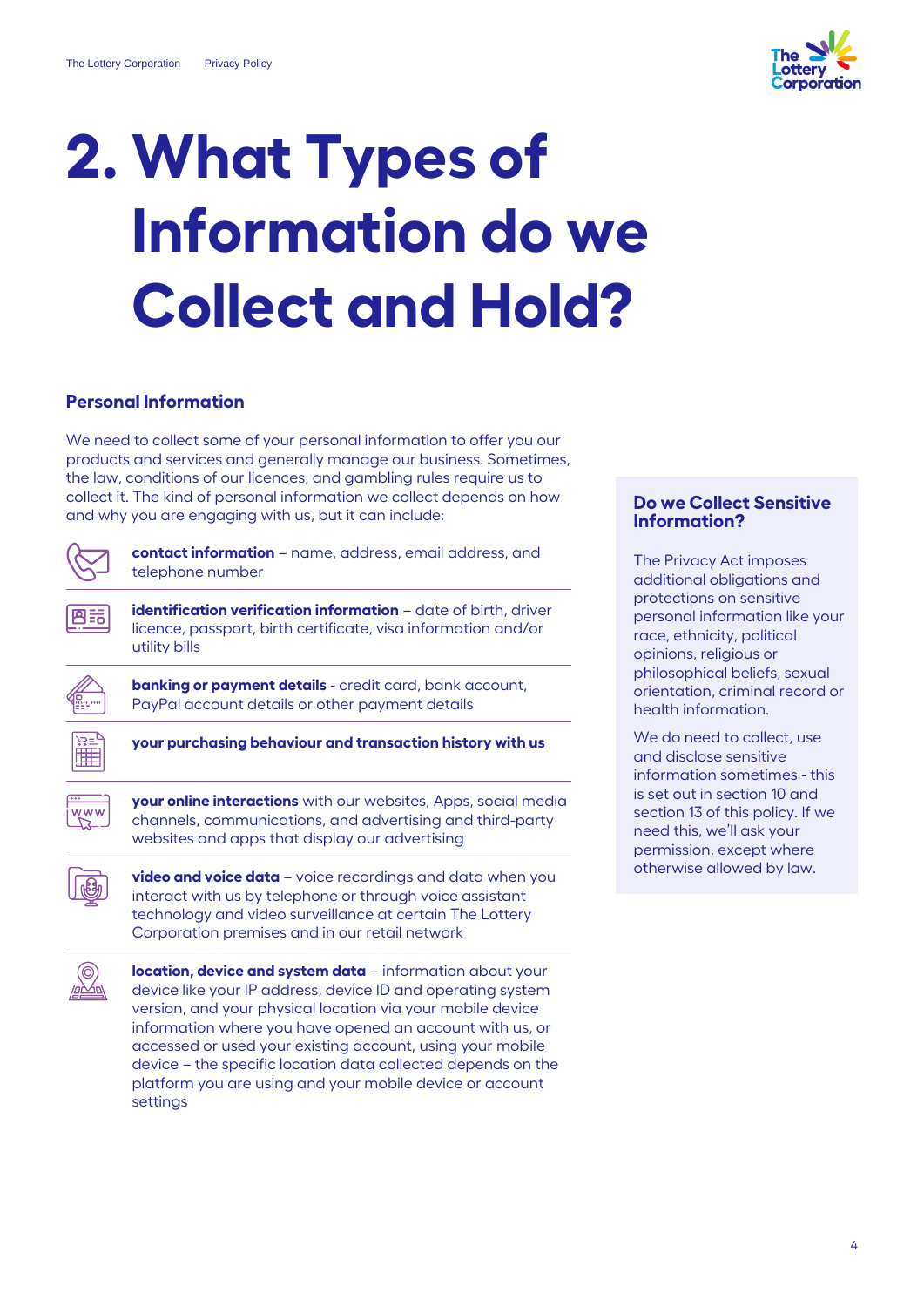

### <span id="page-4-0"></span>**3. How do we Collect your Personal Information?**

In many cases, we'll simply collect your personal information from you directly. We do this when you interact with us.



over the telephone when using our product terminals



by mail, email or in person

via our websites, mobile Apps, social media channels, (including through cookies, see section [9\)](#page-10-0)

In some cases, we may collect your personal information from third parties and other sources. For example:

- credit reporting bodies and customer data validation service providers, who help assess risk to our business under our "know your customer" obligations, see sectio[n 8](#page-9-0) for more detail;
- our share registry provider;
- institutional investors (e.g. banks) that offer customers investment products incorporating The Lottery Corporation shares;
- our retail network;
- a supplier of training, research, marketing consultancy or other services to us;
- the types of third parties listed in section [6,](#page-7-0) including where you work for one of these third parties who provide services to us;
- public sources (e.g. social media and search websites);
- our industry regulators; and/or
- any other relevant Commonwealth, state or territory government authority or agencies.

We may also collect your personal information in line with any proposed or actual sale of any The Lottery Corporation business or purchase of an interest in another business, including any related transition, separation and collaborative arrangements (**Corporate Transactions**).

We may also generate new personal information through reports and analysis based on other personal information we hold.

If we're unable to collect your personal information, we won't be able to provide our products and services to you. It also means that any account that you may hold with us will operate with restrictions. Here's an example: if you don't give us the necessary information we need to verify your identity we won't be able to:

- issue or administer any The Lottery Corporation shares you have applied for (e.g. pay you dividends or send you important shareholder communications); and/or
- provide certain products and services to you.

You must have consent to provide personal information about someone else to us based on this policy .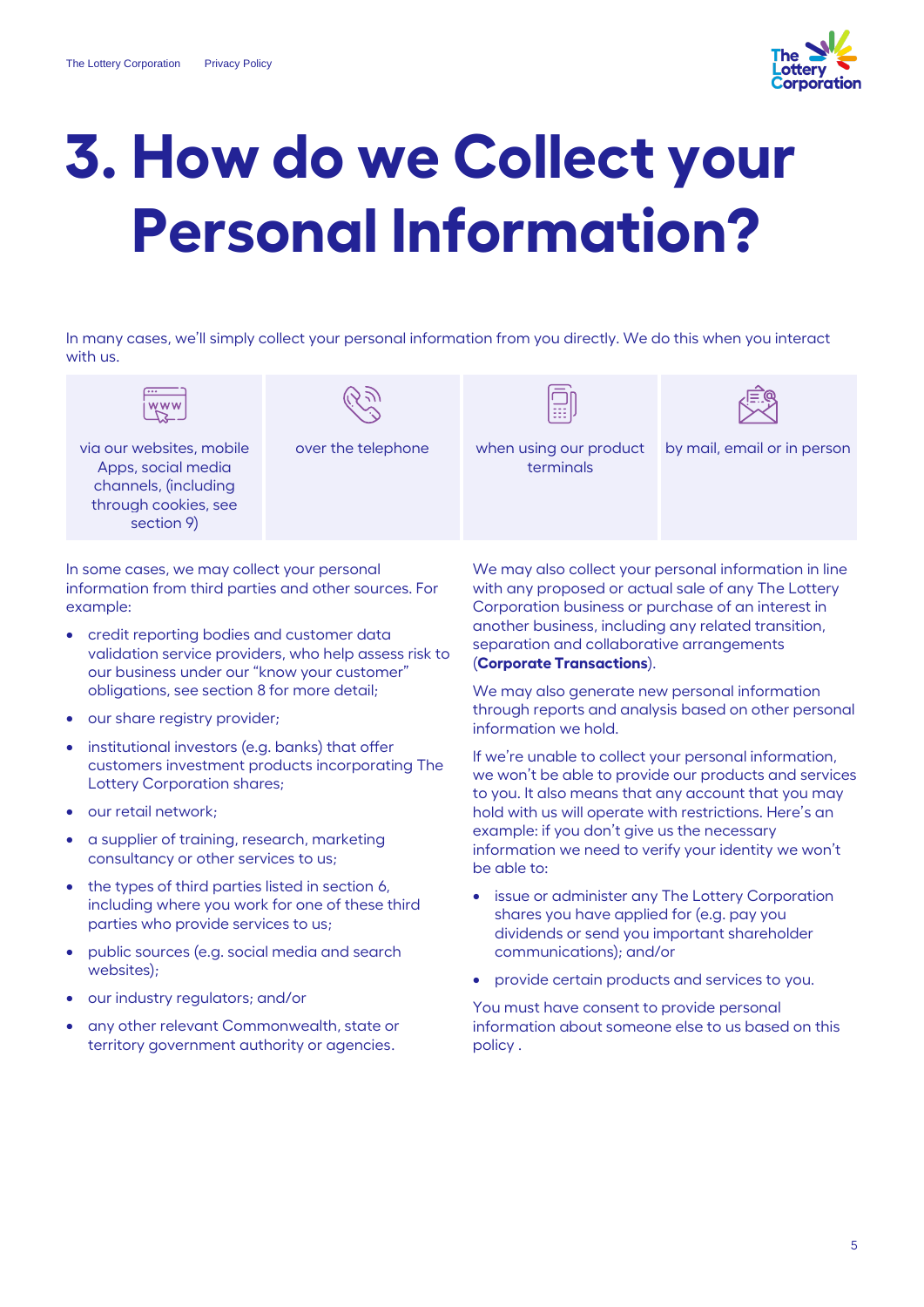

### <span id="page-5-0"></span>**4. How do we use your Personal Information?**

We collect, store, use (and at times disclose) the personal information we have about you **to provide you with our products and services** and to **manage our business**, which includes the following reasons:

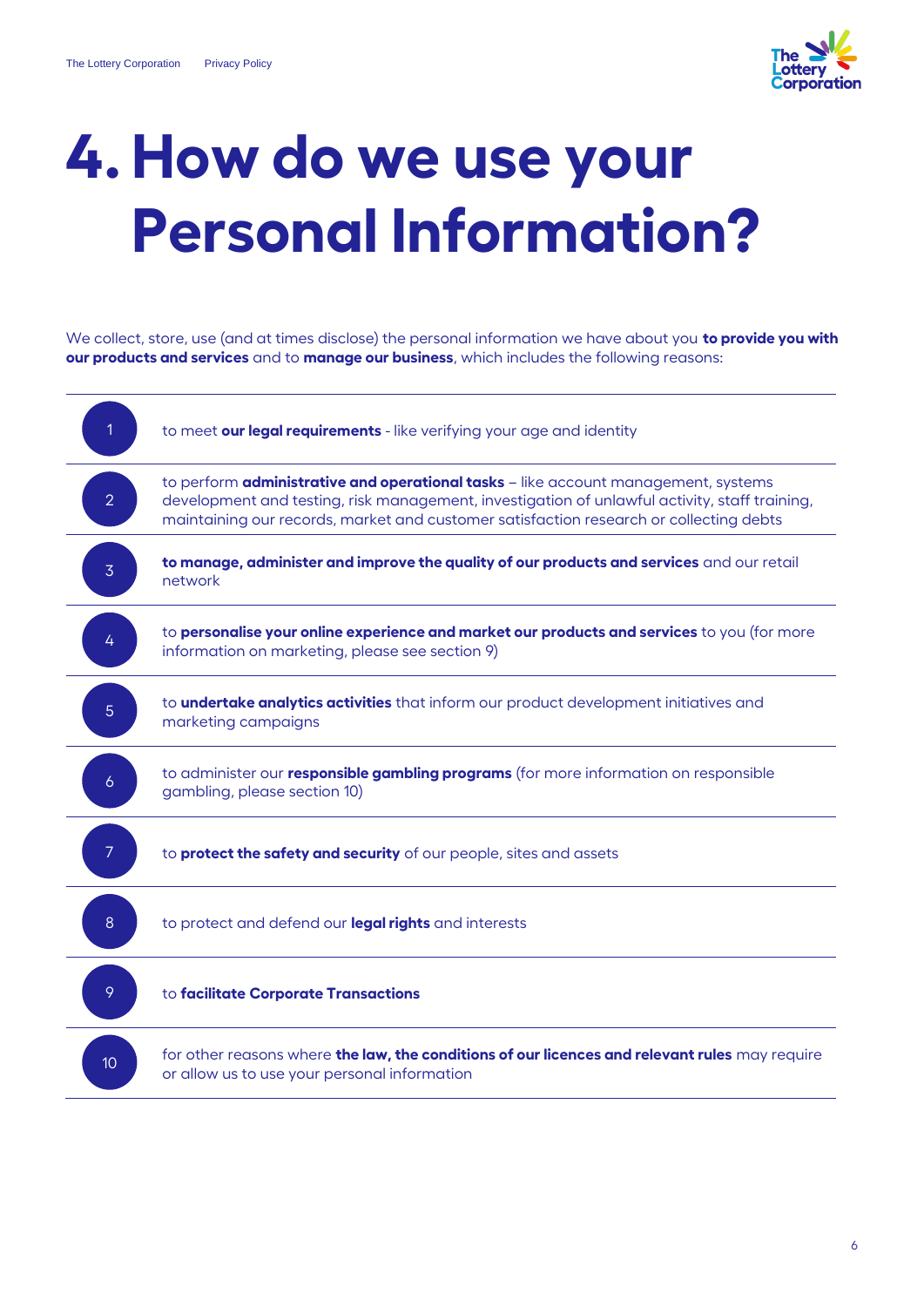

### <span id="page-6-0"></span>**5. Do we Combine your Personal Information?**

### If you have more than one account with us, we will sometimes combine your personal information into one account.

This will only happen within a brand you are dealing with, and not across our brands. For example, if you have an online lotteries account and an in-store membership, we will match those accounts so that is it easier for you to interact and receive services from us.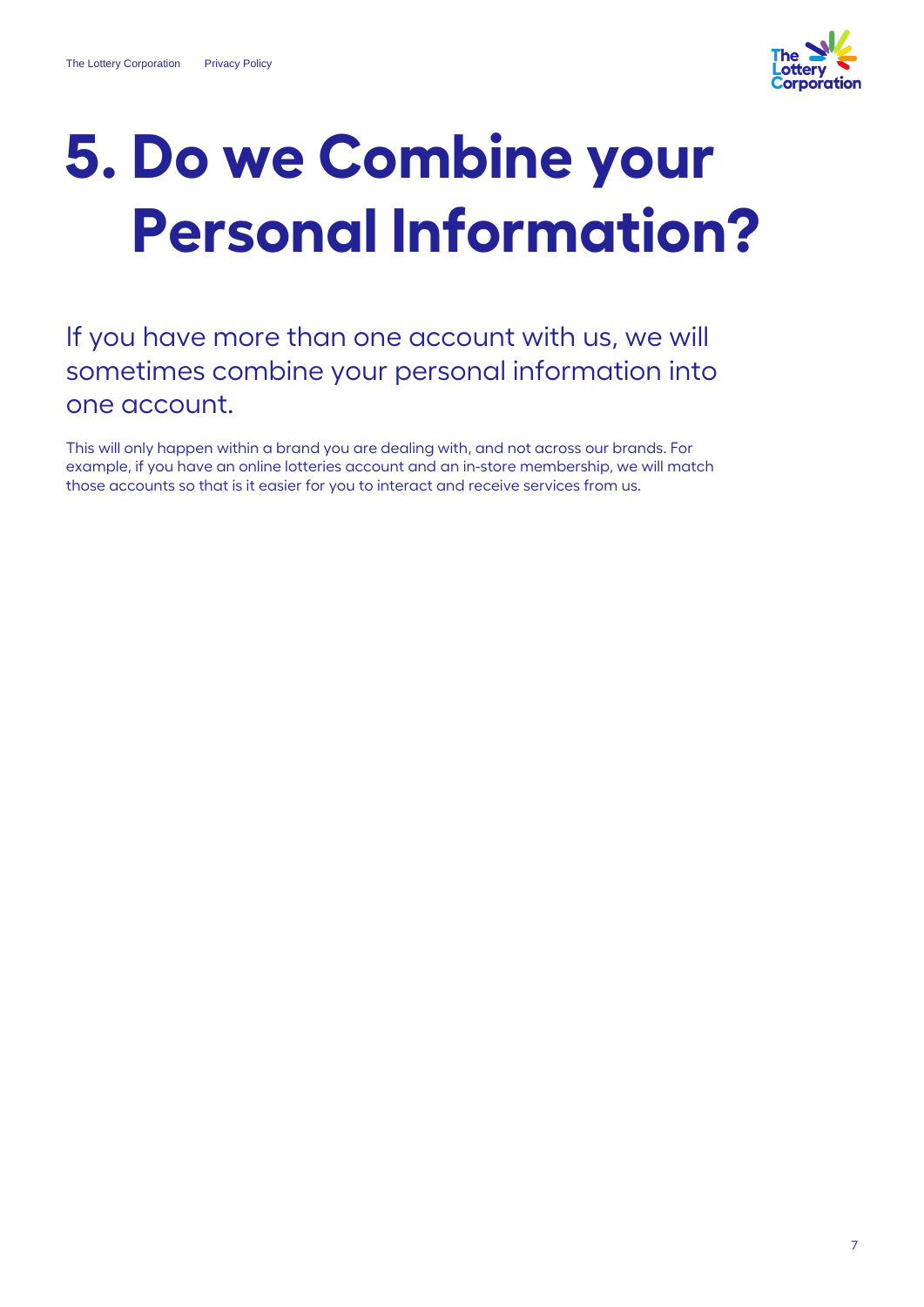

### <span id="page-7-0"></span>**6. Who do we Share your Personal Information with?**

We share your personal information in line with this policy. Before we do, we ensure we have arrangements in place with those receiving your personal information – ensuring they keep it secure and confidential.

Depending on how you engage with us, we'll disclose your personal information as follows:

- among **The Lottery Corporation**;
- where **you have consented** to it, for example, to a secondary contact you nominate;
- to our **third party service providers** that we engage directly to provide you with our products and services and manage our business, including:
	- **−** third parties as part of our responsible gambling programs;
	- **−** third parties that provide us with technology solutions to manage our business and support our platforms;
	- **−** third parties that provide identification and fraud detection services;
	- **−** our print partners when we send you direct mail; and
	- **−** third parties that provide us with marketing consulting, research and / or targeted advertising services,
- parties involved in **Corporate Transactions**, including advisers and parties providing transitional services which may include data maintenance and migration;
- to our **industry regulators** so we can respond to enquiries, to comply with laws and comply with the conditions of our licences;
- to our **professional advisers**, consultants, contractors and subcontractors;
- to banks, financial institutions and **payment processing providers** so that we can process any payments to you;
- to our **retail network** so that it can provide you with our products and services; and
- to our **charity partner**, The 50-50 Foundation Ltd, if you have provided your consent, so that it can send you information about its products and services (see section [9](#page-10-0) for more information).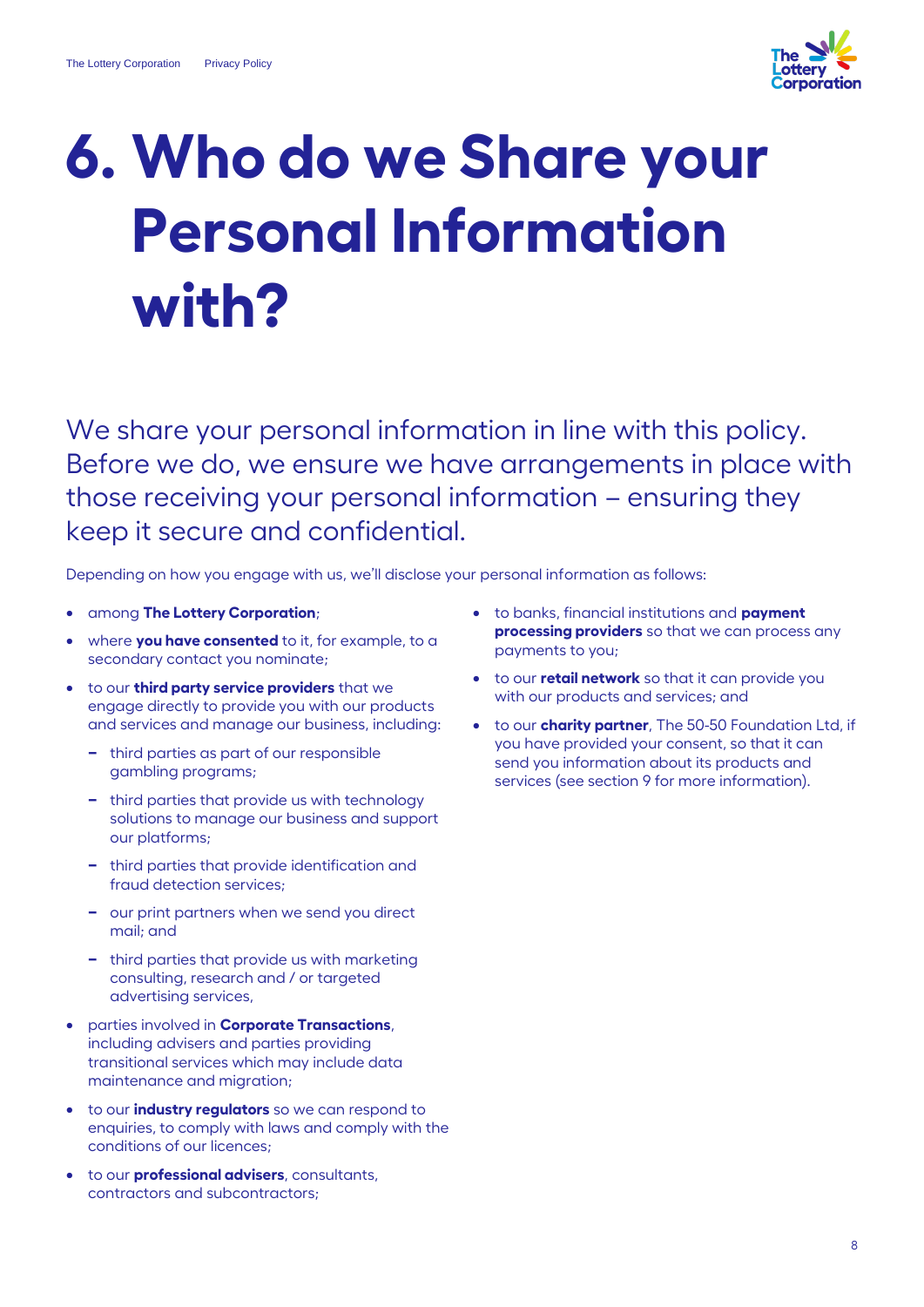

### <span id="page-8-0"></span>**7. Disclosure of your Personal Information Overseas**

Sometimes the third parties we disclose your information to are overseas, including in:

- the United States of America
- Japan
- **Ireland**
- India
- Denmark
- **Singapore**
- **Sweden**
- **Brazil**



If we send your information overseas, we take every reasonable step to make sure these overseas recipients handle your information in accordance with the APPs, or ensure that the transfer of your information is in accordance with the applicable law/s.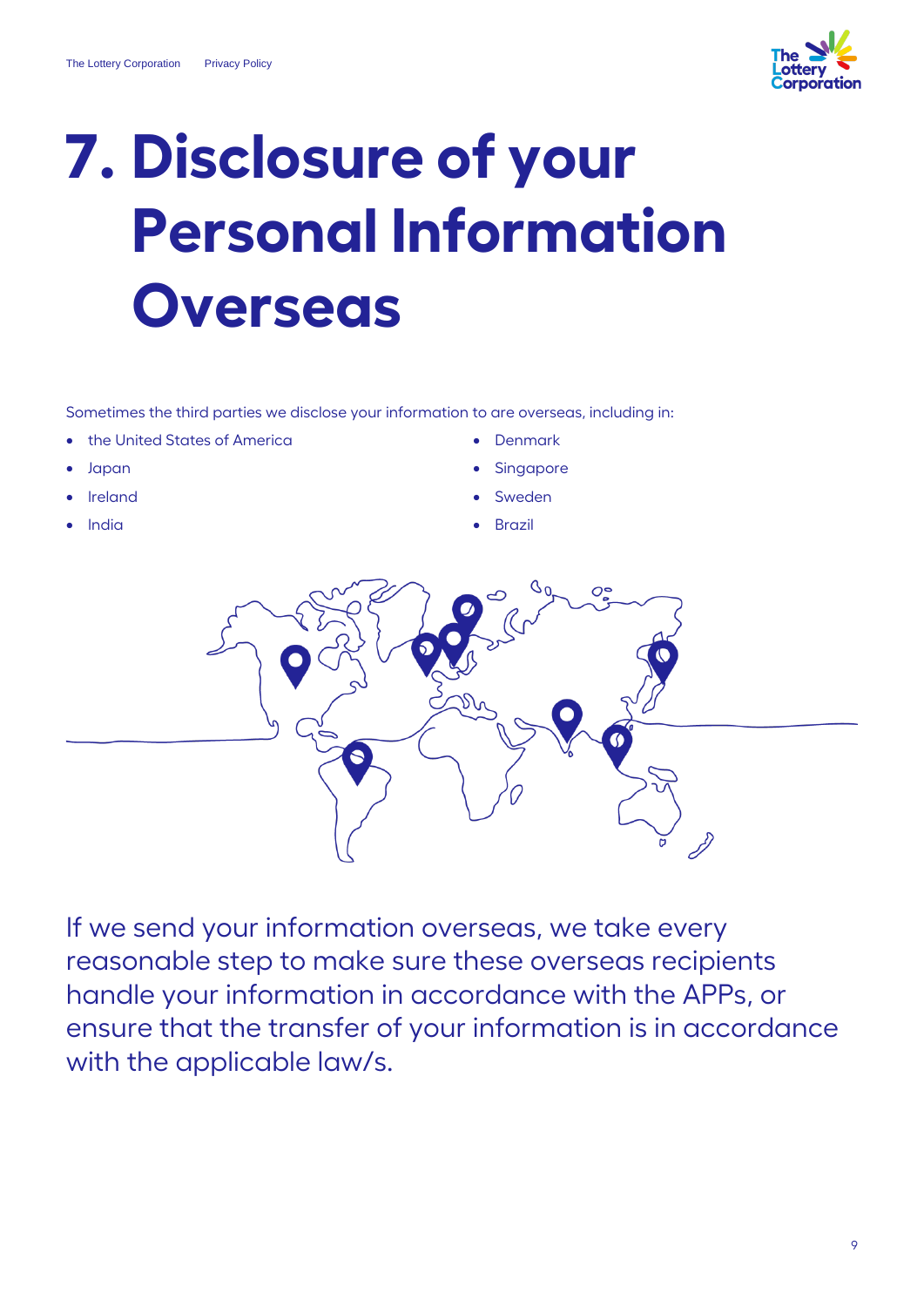

### <span id="page-9-0"></span>**8.How do we use your Credit Information?**

Sometimes we'll need to verify your age and identity before we can provide you with our products or services. We use credit reporting bodies to help with this. They use the names, residential addresses, and dates of birth in credit information files. These can relate to you and other people when verifying your identity.

By using our products and services or an account that you hold with us, you agree and consent to us:

- disclosing your name, residential address and date of birth to credit reporting bodies; and
- asking credit reporting bodies to assess whether the information we give them matches the information they hold about you in their credit information files.

If we can't verify your age and identity using that information, we'll notify you.

If you don't want your identity verified by a credit reporting body, you'll need to contact the customer service team relevant to the products and services you want to use or access and we can talk through your options.

| The Lott | Lotteries customer support team on 131 868 |
|----------|--------------------------------------------|
| Keno     | Keno customer support team on 1800 056 066 |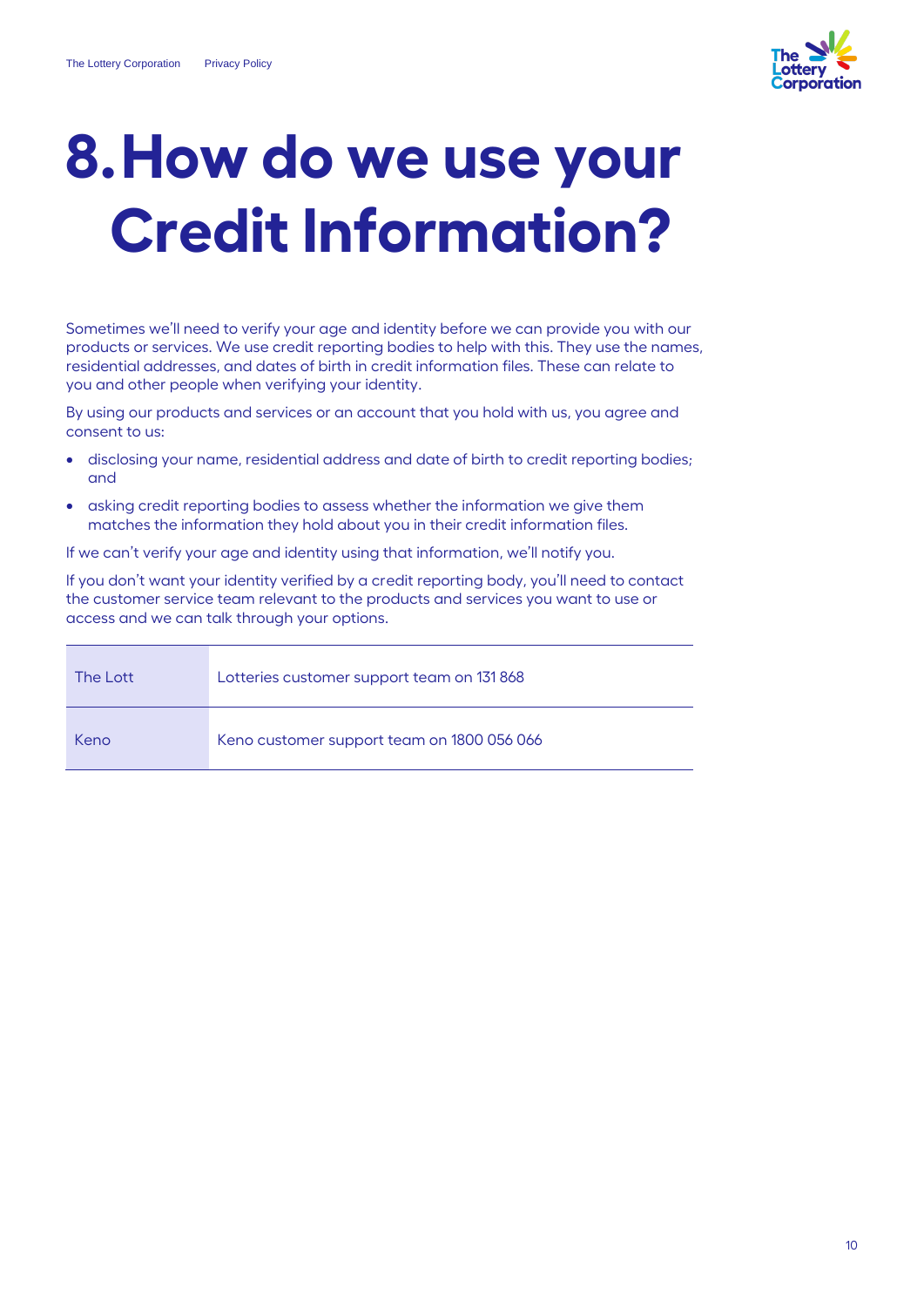

### <span id="page-10-0"></span>**9. Marketing and Research**

#### **Direct Marketing**

We use your personal information to send you information and advertisements about our products and services we think you'd be interested in. Generally, we'll only use your personal information to tell you about the products and services that you've expressed an interest in using. For example, if you hold a Keno account with us, we will use your personal information to tell you about products and services that are relevant to Keno. Sometimes, we'll also use your personal information to tell you about our other products and services, or the products and services of:

- our charity partner, The 50-50 Foundation Ltd:
- our retail network;
- our club and hotel industry partners.

We may tell you about these things by various methods including mail, email, SMS text message, push notifications (if they're enabled on your device), MMS and phone calls. There's more detail on how we do this, and how you can opt-out, below.

#### **Targeted Online Advertising**

As mentioned above, we use your personal information to market our products and services to you - and to show you advertisements. We use digital platforms like Facebook, Google, LinkedIn, and Instagram. We use marketing agencies and software services to help us deliver that advertising, and to allow them to tell you about our products and services that may be of interest to you based on your interactions with us.

These companies may use personal information that they already hold, or information we may provide to them, to serve you with more relevant advertising about our products and services. They don't use your personal information from us for their own purposes.

Our marketing agencies may contact you directly on our behalf if directed by us in order for us to gain a greater insight into how we can develop products and services that are more relevant to you, for instance, in order to conduct market research. You can hide most targeted advertising by following the prompts in that advertising. If you hide it, you won't get any online advertising based on the personal information we hold and disclose. You may still see similar advertisements

based on your anonymous browsing history and untargeted advertisements.

#### **Personalising your Visit to our Website and Mobile Apps**

If you use our website or mobile Apps we may show you personalised offers and content. We can do this using your customer or account numbers and by using cookies. Cookies allow a website or application to identify and interact with your computer. They're small files that store information on your computer, mobile phone or other device. Cookies and other information like your device ID mean we can recognise you across different websites, services, devices and browsing sessions. We use this to do things like assign you to the right jurisdiction for your location, altering website navigation based on your most visited pages, or displaying results, etc. from your previous browsing or purchasing.

From time to time we may also use cookies from third party websites (for example, those that display our advertising) to personalise your online experience with us. You can disable cookies through your internet browser settings. You can also delete cookies from within your browser's cache. If you disable or delete your cookies, you can still use our websites, but it might limit your access.

#### **Analytics**

We generate aggregated and personalised insights about our businesses and brands from the personal information that we hold. These insights help us to identify trends and patterns that mean we're creating the right products and services for our customers. This information also drives our marketing campaigns and helps us assess how effective they are.

#### **Opting-Out of Direct Marketing**

You can opt-out of receiving direct marketing communications any time. How you opt-out will depend on the channel you received or saw the communication in. You'll find the specific instructions through each marketing piece. If you can't find this opt-out information, please contact the relevant customer service centre below and they can manually record your marketing preference.

**The Lott** – customersupport@thelott.com **Keno** – help@keno.com.au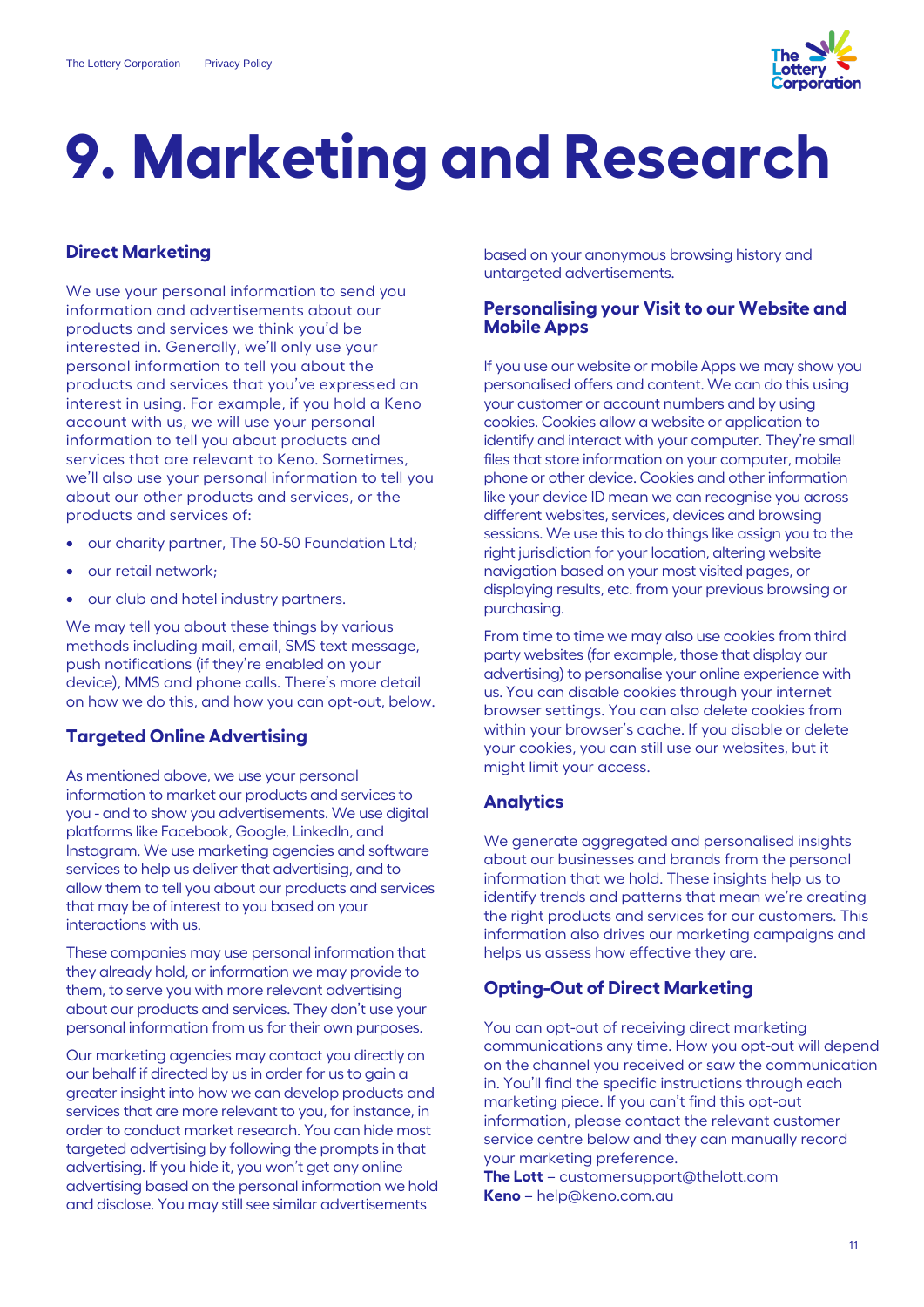

### <span id="page-11-0"></span>**10.Responsible Gambling**

At The Lottery Corporation, we're committed to delivering our products and services responsibly by supporting a wellregulated and responsible gambling industry, characterised by integrity at all levels.

Sometimes, we'll collect your sensitive information (for example, your health information) to administer our responsible gambling programs. Please know that if we do this, it's only for that purpose.

We may also monitor transactions on your accounts, emails you send us and information you provide us during telephone calls – this is to support you and help you make informed choices in line with our responsible gambling programs.

If we collect your personal information in connection with a responsible gambling program (excluding health or other sensitive information), we use it for internal monitoring and to provide insights that help us understand the impact our products, services and experiences have on our customers more broadly.

You can read more about our responsible gambling programs by visiting [www.thelott.com.about/responsible-play](http://www.thelott.com.about/responsible-play) if you are a customer of The Lott and [www.keno.com.au/responsible-gambling-home](http://www.keno.com.au/responsible-gambling-home) if you are a Keno customer.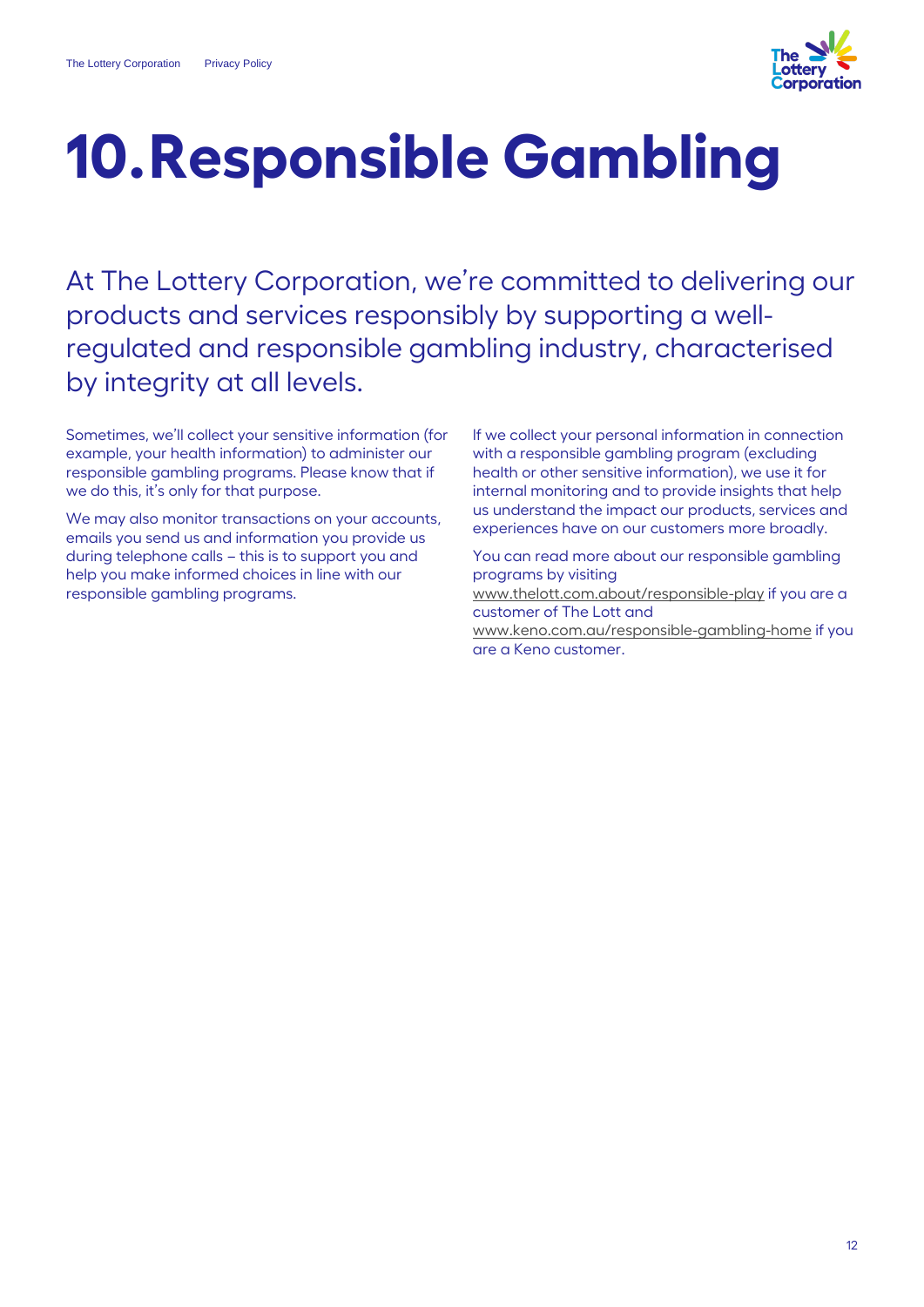

### <span id="page-12-0"></span>**11. How do we Keep your Personal Information Secure?**

### Put simply, we have security measures built into our systems and processes to protect you.

We store any hard copy and electronic records of your personal information in secure buildings and systems and only use trusted third-party cloud storage providers. You can be sure that we have various measures in place to protect and safeguard the personal information that we hold.



We:

#### **What do you do to Keep it Safe?**

- train our team members in how to keep your information safe and secure;
- maintain computer and network security by using firewalls, identification codes and passwords;
- implement physical security like locks and other security systems in our retail network; and
- maintain and monitor our online security systems, which includes restricting unauthorised access and backing up our systems.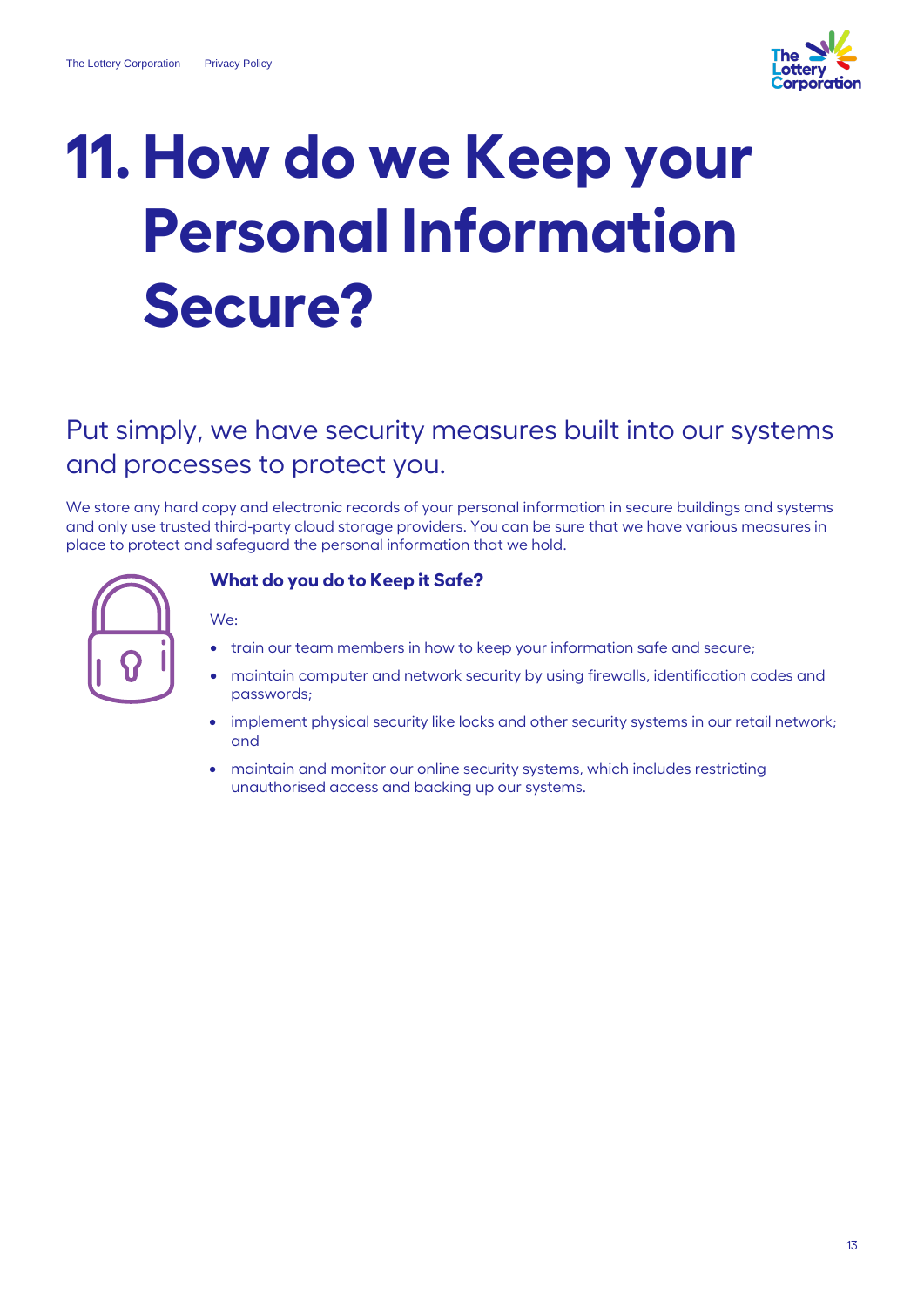

## <span id="page-13-0"></span>**12. How can I Access, Update or Correct my Personal Information?**

We always want to be up to date with your information, so we'll take reasonable steps to make sure everything's accurate and complete.

#### **How can I Access my Personal Information?**

You can ask us for a copy of the personal information we hold about you, by writing to us.

Email: privacy@thelotterycorporation.com

Mail: Privacy Officer Level 8, 180 Ann Street Brisbane QLD 4000

We will need to verify your identity before we can do this.

**Is there a fee?** There's no fee to ask for your information, but we may charge you an access fee to cover the time we spend finding and putting together the information you have a right to ask for. We will tell you any charges before you need to pay them.

**How long will it take?** This can usually be available within 30 days of your request.

**Can we decline access?** We can in some cases. We can also give you access to some information and not the rest. For example, we may not share information that's commercially sensitive or could impact other individuals. Or, if we're investigating possible illegal activity and it may hinder any investigations. But we'll always let you know why, and if you disagree there's a complaints process below.

#### **How can I Update or Correct my Personal Information?**

It's important that we have your correct information, especially your contact information. You can check and update some of the information we hold about you by logging in to your account on our websites or Apps, or by calling us. You can ask us to update or correct the personal information we hold about you, by contacting our customer support team of The Lottery Corporation brand you are dealing with or by writing to us.

Email: privacy@thelotterycorporation.com

Mail: Privacy Officer Level 8, 180 Ann Street Brisbane QLD 4000

We won't charge a fee for this.

We can't always remove or modify information in our databases, but we'll always do our best to correct your personal information. If we have to decline your request, we'll let you know why and you can ask us to attach your incorrect personal information to a statement detailing that it is inaccurate.

If the incorrect information was disclosed to someone else pursuant to this policy, you can ask us to notify the third-party of the correction we've made and we'll try our best to do that.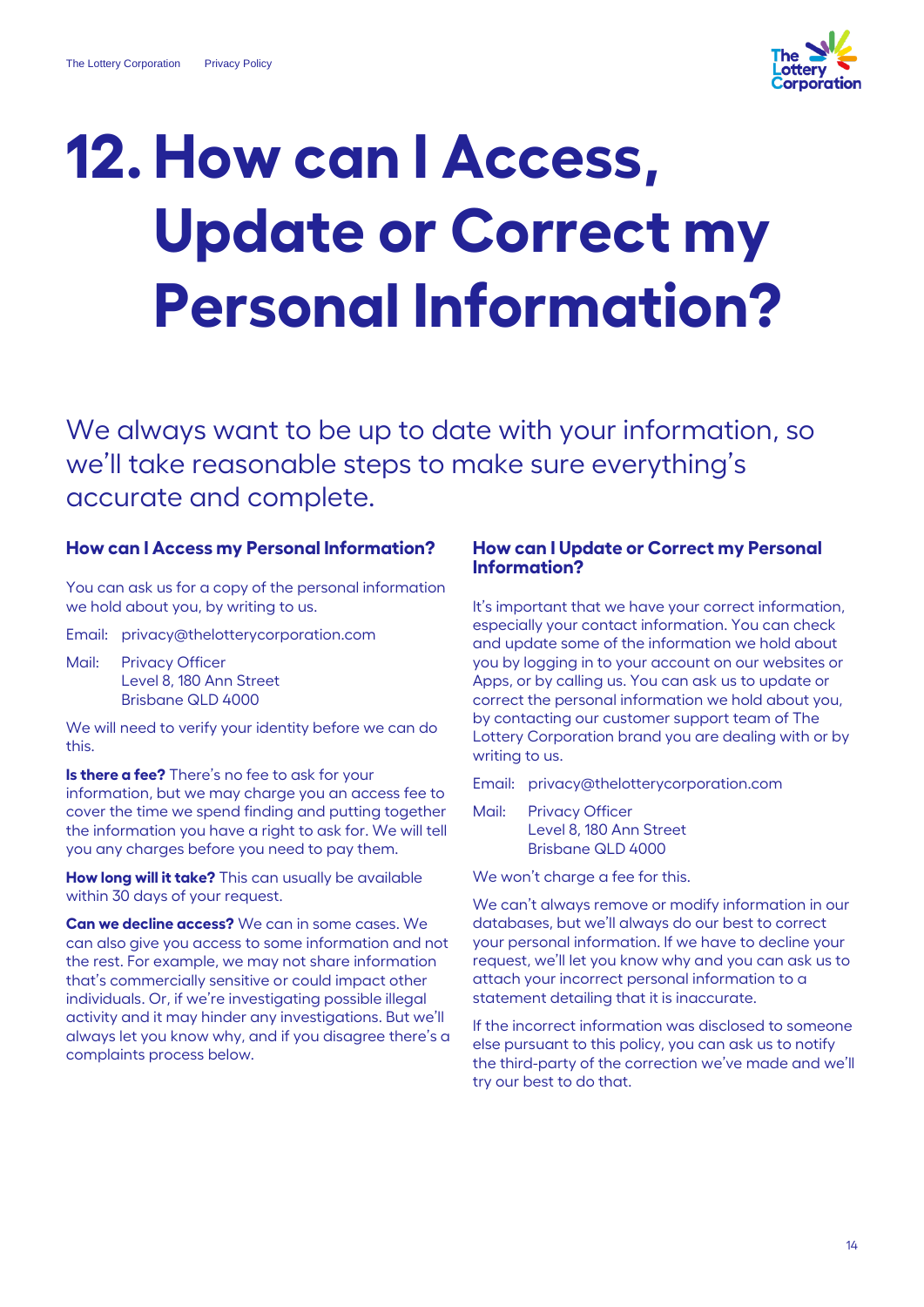

## <span id="page-14-0"></span>**13. Thinking of Working for us or Working in our Retail Network?**

If we collect personal information about you as you're working for us or in our retail network, we'll collect, use and disclose it in accordance with this policy. This section of our policy explains some of the additional types of information we collect and different ways we use and disclose this either:

- when you work with us (directly or indirectly, e.g. as an employee of a labour supply company);
- as part of the process of applying for a job with us; or
- as part of the process of becoming a franchisee or agent within our retail network.

#### **What Information do you Collect and Hold?**

We also collect and hold the following personal information about you including:

- **contact information** name, address, email address, and telephone number;
- **application and CV information** academic results and qualifications, expertise and experience, employment history, personal interests, salary expectations, background checks;
- **information regarding your right to work** citizenship, migration and/or visa status;
- sensitive information criminal record, whether you are a politically exposed or sanctioned person, whether you are of Aboriginal or Torres Strait Islander descent, any disability you may have, other health information if you work for us;
- your **tax file number;**
- your **business records** including bankruptcy checks and accounting information when you apply to become a franchisee or agent with us;
- **banking or payment details;** and
- other **employment information** information about training, emergency contacts, performance, conduct, use of our IT and communications resources, payroll matters, drug/alcohol tests, leave and tax/financial affairs.

Most of the time we collect this information from you directly. However, we may also:

- collect your personal information from a thirdparty supplying recruitment services to us, or a referee nominated by you;
- search government records and publicly available sources, including social media and other internet sources; and/or
- through third parties such as credit reference institutions, landlords, brokers or retailers business, financial or legal advisors.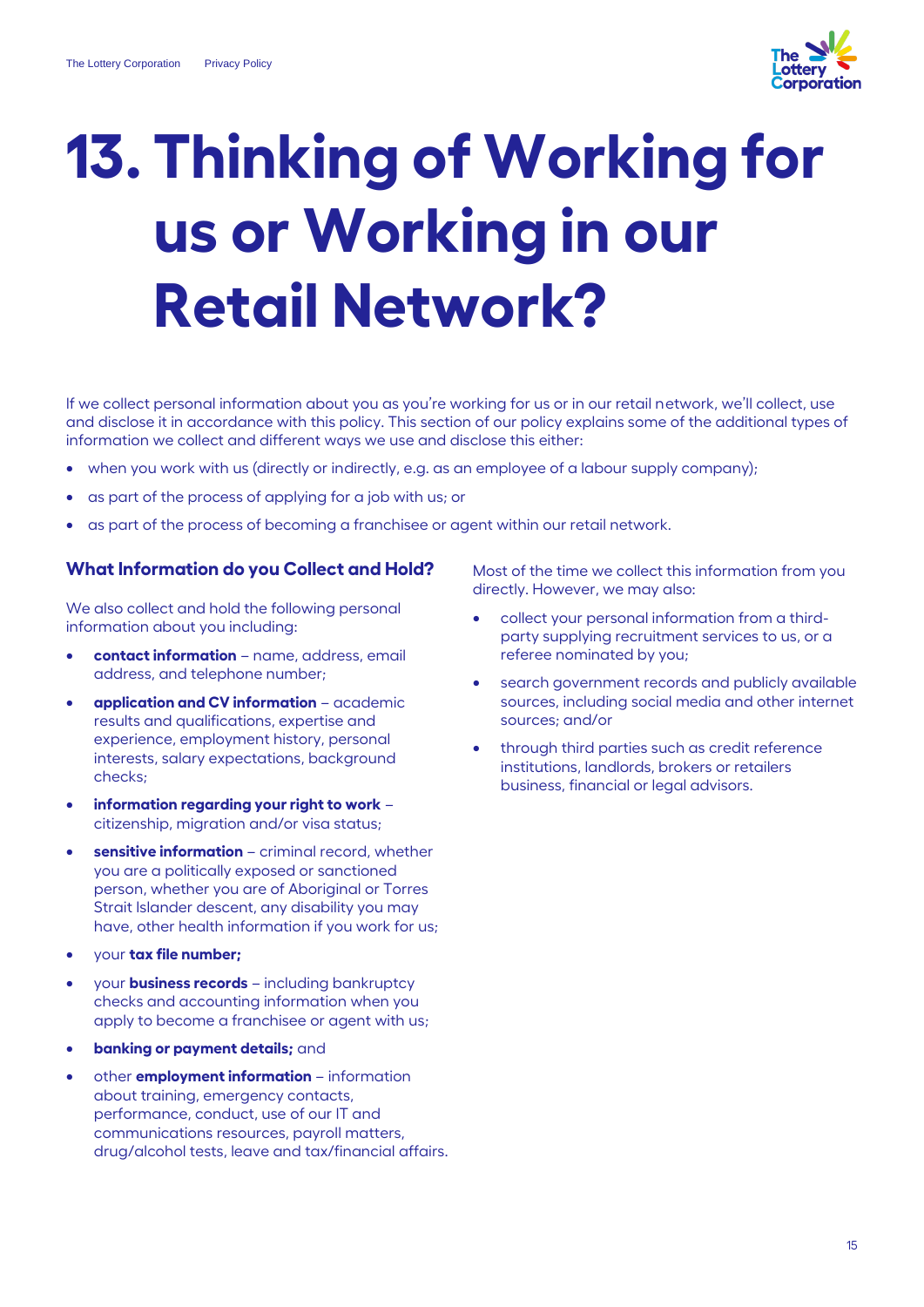

#### **Why do we Collect, Store, Use and Disclose this Information?**

- To see if you're **suitable for a role with us**.
- To see whether you're legally **entitled to work** in Australia.
- As part of our **assurance program** on the identity, honesty and integrity of prospective and current team members, as well as current and prospective franchisees and agents.
- In respect of your tax file number, to assess our obligations to withhold any applicable taxes as well as to ensure our own **compliance with regulations**.
- In respect of information regarding whether you are of Aboriginal or Torres Strait Islander descent, and/or any disability you may have, for the purpose of **reporting de-identified data to relevant government and regulatory authorities.**
- To meet our **legal requirements**.
- To perform **administrative and operational tasks** – including human resources management, systems development and testing, risk management, investigation of unlawful activity, staff training, maintaining our records and workplace research.
- To **protect the safety and security** of our people, sites and assets.
- To protect and defend our **legal rights** and interests.
- To **facilitate Corporate Transactions**.
- For other reasons where the **law, the conditions of our licences and relevant rules** may require or allow us to use your personal information.

Background checks may require us to disclose information about you to our regulators and to other third-parties.



#### **Working in our Retail Network**

If you're working in our retail network, we may collect and hold personal information about you including:

- **contact information** name, address, email address, and telephone number;
- **employment details** copies of pay slips, rosters, proof of payment of wages, proof of payment of superannuation;
- **information regarding your right to work** citizenship, migration and/or visa status; and
- your **tax file number**.

We'll generally collect this information from you directly. But we may also need your employer to release its records containing your information. Where we collect this information, it is to monitor your employer's compliance with relevant workplace laws including those under the Fair Work Act 2009 (Cth) and/or if we suspect there is, or may be, an area of non-compliance by your employer.

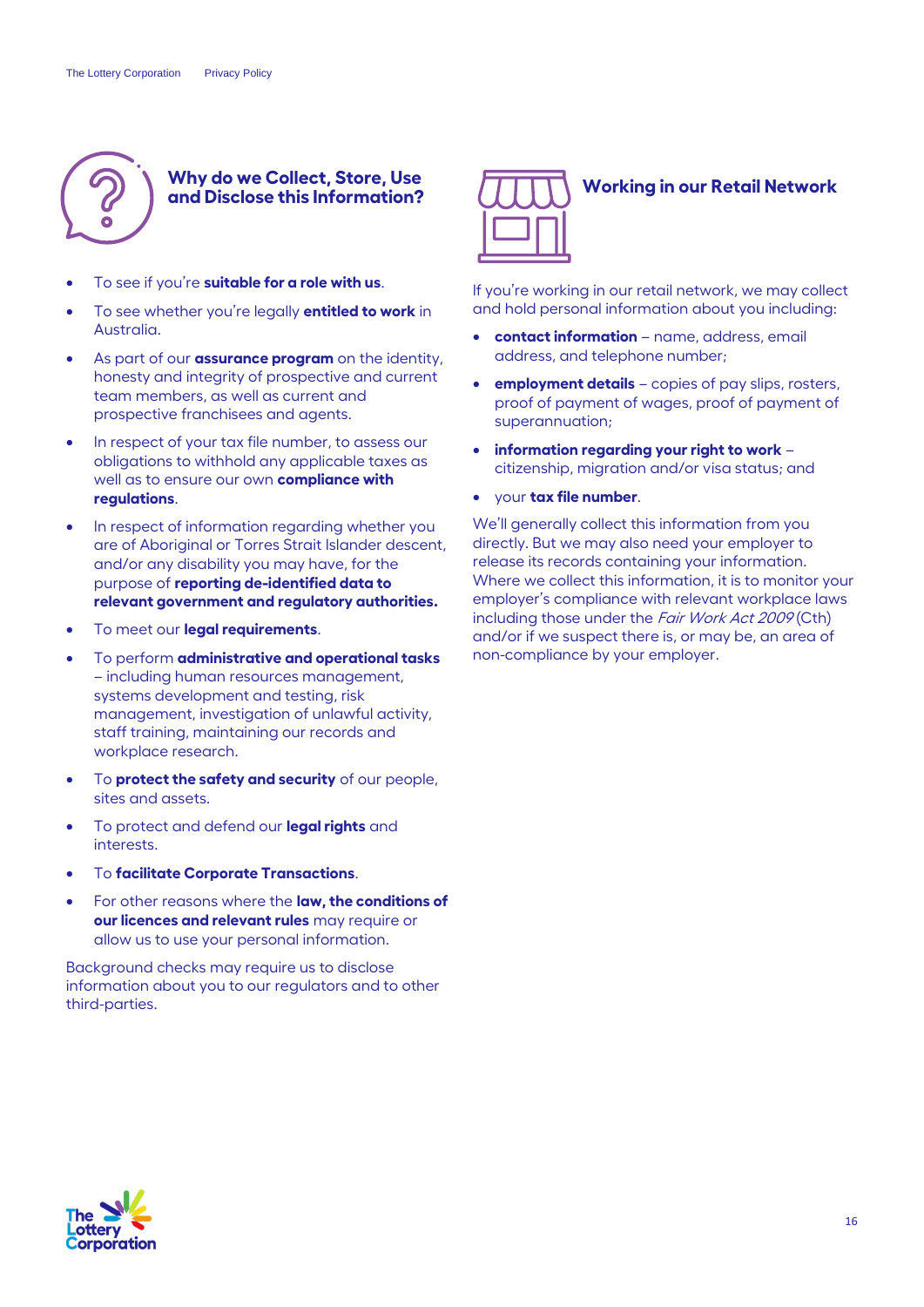

### <span id="page-16-0"></span>**14.How can you Make a Privacy Complaint?**

If you're worried about how we have handled your personal information or your privacy, let us know so we can take steps to address your concern. If we don't address your concern when you first raise it, you can make a complaint and we'll do our best to resolve it for you. To make a privacy complaint, please contact our Privacy Officer in writing.

Email: privacy@thelotterycorporation.com

Mail: Privacy Officer Level 8, 180 Ann Street Brisbane QLD 4000

It's helpful to us if your written complaint includes a brief description of what happened and when, and what outcome you'd like.

#### **How do we Manage Complaints?**

We treat all privacy complaints seriously. After you have lodged your complaint in writing, we'll:

- investigate the circumstances of your complaint;
- assess your complaint (aiming to resolve it quickly and efficiently) ;and
- respond to you in a reasonable time, usually 30 days.

It's easiest if you cooperate with us during the complaints process and provide us with information we may need to investigate and assess your complaint.

#### **What else can you do?**

If you're not satisfied with how we manage your complaint or if our decision doesn't resolve your complaint, you may contact the Office of the Australian Information Commissioner.

| Email: | enquiries@oaic.gov.au         | Phone:         | 1300 363 992 |
|--------|-------------------------------|----------------|--------------|
| Mail:  | GPO Box 5218, Sydney NSW 2001 | www <br>Visit: | oaic.gov.au  |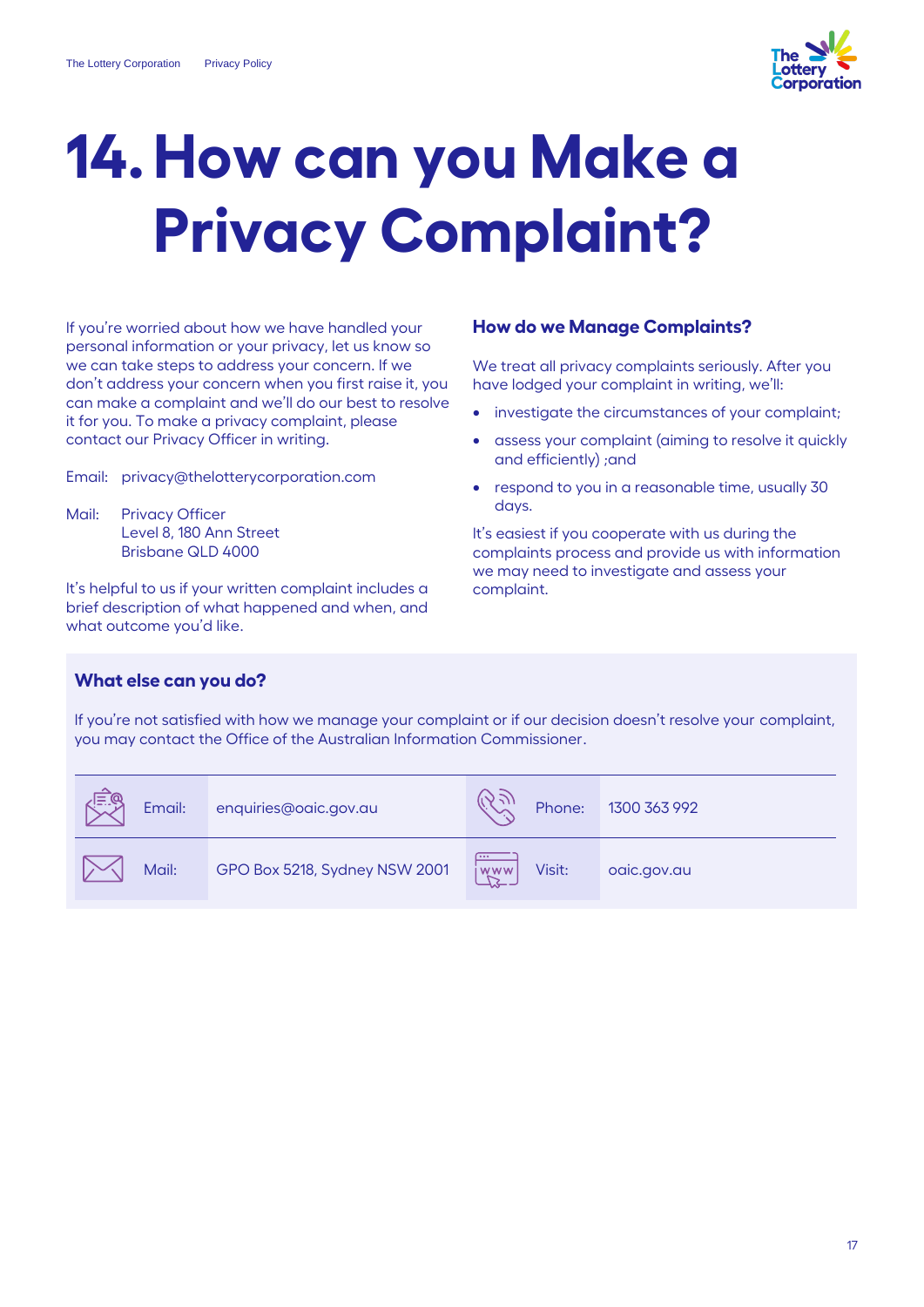

### <span id="page-17-0"></span>**15. How to Contact Us**

If you have any questions or have feedback about how we treat your privacy or handle your personal information, we're here to chat. Please contact:

#### **The Privacy Officer**

Email: privacy@thelotterycorporation.com

Mail: Privacy Officer Level 8, 180 Ann Street Brisbane QLD 4000